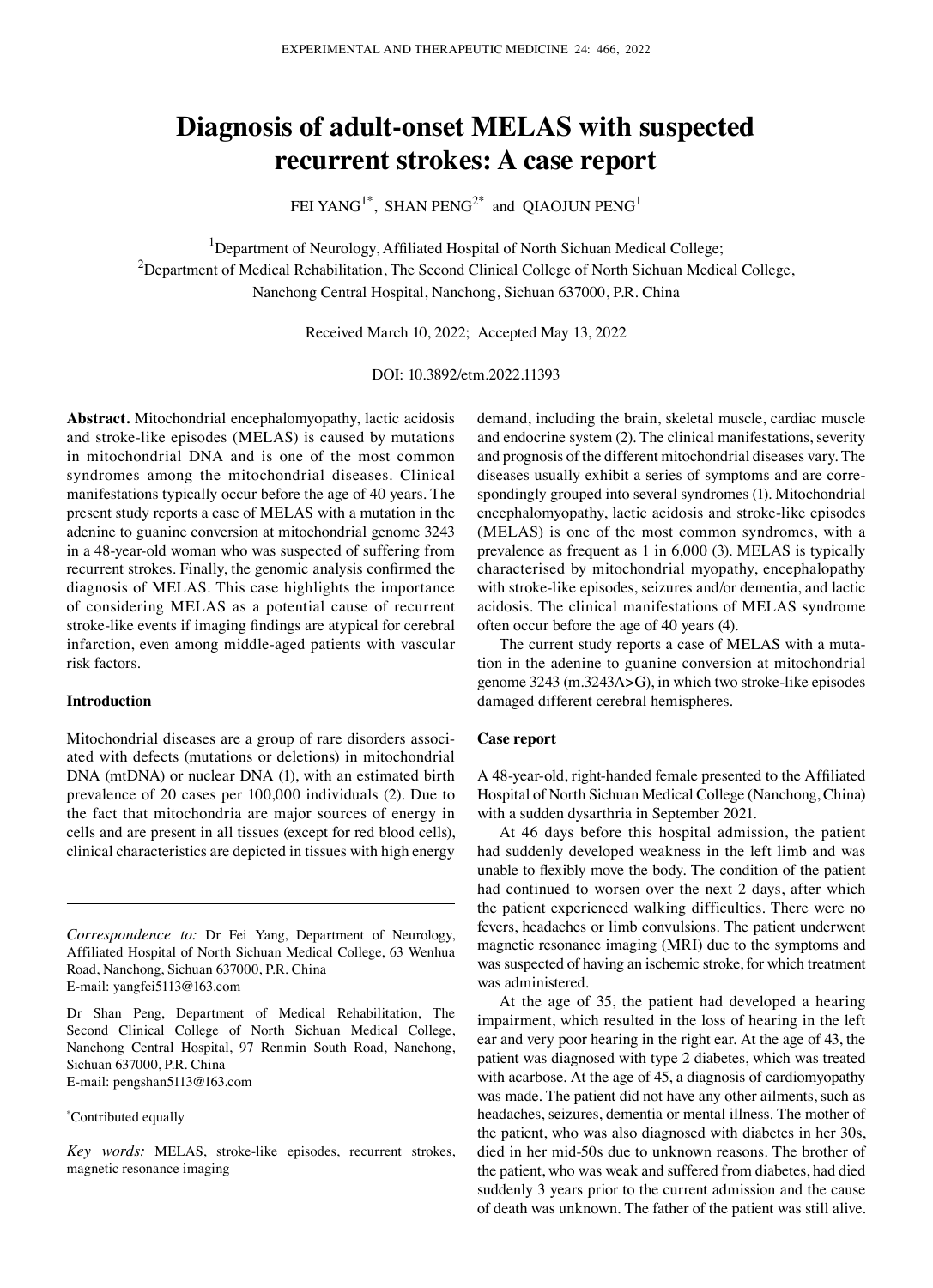On admission (day 1), a temperature of 36.5˚C, a blood pressure of 112/70 mmHg, a pulse rate of 76 beats per min and a breathing rate of 20 breaths per min were recorded. The patient had a height of 148 cm and weighed 40 kg. The physical examination did not detect any other obvious abnormalities. The neurological examination revealed a loss of hearing in the left ear and very poor hearing in the right ear. Comprehension and reading ability were normal, whereas left limb movement and sensation were impaired, with a muscle strength level of 3.

Blood test results on admission were unremarkable, except for the fact that the serum lactic acid level was 3.42 mmol/l (normal range, 0.5‑2.2 mmol/l), the blood glucose was 8.6 mmol/l (normal range, 3.85‑6.11 mmol/l) and HbA1c was elevated at 7.2% (normal range, 4‑6%). The brain MRI scan obtained on admission showed a decreased T1‑weighted imaging signal and an increased diffusion‑weighted imaging (DWI)/fluid‑attenuated inversion recovery (FLAIR) signal in the right temporal and parietal lobes, which mainly affected the cerebral cortex with underlying subcortical oedema (Fig. 1). However, no significant abnormality was observed on magnetic resonance angiography (MRA) (Fig. S1).

The patient was empirically treated with intravenous butylphthalide (dose of 200 mg per time, three times a day) and oral aspirin (dose of 100 mg, once a day) to address a possible cardiogenic cerebral embolism. Dynamic electrocardiogram and echocardiography did not show any evidence of a cardiogenic embolism. The condition of the patient was improved after ~1 week and they were discharged from the hospital.

At 2 days before the current admission, the family members had observed that the speech of the patient lacked clarity, with a slow response. Due to the fact that the patient had been discharged from the hospital only 1 month earlier due to ischemic stroke, the family members were worried about a recurrence. The patient was admitted to hospital for emergency treatment due to recurrent ischemic strokes.

On readmission (46 days after the initial stroke), the physical examination resembled the previous examination. The neurological examination demonstrated that the patient exhibited a clear mind, poor higher neurological function (orientation, memory and calculation functions), dysarthria and other obvious abnormal neurological signs.

The blood tests did not reveal any significant changes from the first admission. However, the MRI analysis showed a new lesion, a decreased T1‑weighted imaging signal and an increased DWI/FLAIR signal in the left temporal, parietal and occipital lobes (Fig. 2). In addition, there was a reduction in the area covered by the old lesion in the right temporal and parietal lobes compared with the previous month. The MRA analysis was still normal (no significant change from 1 month ago).

Therefore, the presence of the combination of diabetes, hearing impairment, short stature, good cerebrovascular status and lack of evidence of cardiogenic embolism indicated the requirement for a genome analysis (mitochondrial gene sequencing, positive genetic testing for the mitochondrial DNA mutation) performed by Kindstar Global (Beijing) Technology, Inc., which demonstrated a m.3243A>G mutation (Fig. S2), thus confirming the presence of MELAS syndrome.

The patient was treated with L-carnitine  $(1,000 \text{ mg/day})$ , vitamin B1 (100 mg/day) and vitamin B12 (100 mg/day), and the diabetes treatment regimen was adjusted. The symptoms gradually improved, after which the patient was discharged from the hospital. The medication was well tolerated, and no adverse events occurred. At the last follow‑up (6 months after discharge), the Modified Rankin Scale (5) was scored as 3, which indicated residual cognitive deficits. Follow‑up was performed once every 3 months for 1 year. Electromyography, nerve conduction and muscle biopsy tests were not performed during the disease course, as these studies could not be conducted due to a lack of consent from the patient and their family. After the genetic analysis, the daughter of the patient was also determined to have an m.3243A>G mutation, whereas no mutation was present in the father of the patient.

### **Discussion**

This case highlights the importance of considering MELAS as a potential cause of recurrent stroke-like events when imaging findings are atypical for ischemic stroke, even among middle‑aged patients with vascular risk factors. The patient in the present study was middle‑aged, had diabetes and had two stroke-like episodes; however, the imaging findings were not consistent with the symptoms of ischemic stroke, and recurrent stroke was not considered past this point. This inconsistency triggered the completion of a mitochondrial gene analysis.

Although MELAS syndrome is a matrilineal inherited disorder, some sporadic cases also exist. The incidence of MELAS syndrome is slightly higher in males than in females. Moreover, the onset of MELAS syndrome is usually between 2 and 31 years, whereas the onset after 40‑years‑old is extremely rare (4,6). In the present study, the patient was 48-years-old before MELAS onset, which is a relatively rare occurrence. The existence of a family history, as well as the early deaths of the mother and brother of the patient (likely from the same disease), and the presence of an m.3243A>G mutation in the daughter, were demonstrated via the mitochondrial gene analysis. Although there are specific mutations that are typically associated with MELAS (m.3243A>G and m.3271T>C), MELAS is a polygenetic disorder associated with at least 29 specific point mutations. A number of mutations, especially those involving protein subunits, have been implicated in other mitochondrial syndromes [such as Leber's hereditary optic neuropathy, Leigh Disease and myoclonic epilepsy with ragged-red fibers (MERRF)] (5,7). This combination of different diseases caused by a single mutation and polygenic mutations coexist in polygenic syndromes, thus leading to a bewildering variety of features of mitochondrial disease (5).

The clinical manifestations of MELAS syndrome are diverse. However, stroke‑like episodes are one of the cardinal features of MELAS syndrome that occur in 84‑99% of affected individuals (8). Researchers analysed the clinical characteristics of MELAS, and found that the main neurological symptoms were epileptic seizures, hemiplegia or partial numbness, cortical blindness or hemianopia, headaches, mental retardation or dementia, exercise intolerance and sensorineural deafness. Non‑neurological symptoms included a short stature, hirsutism, fever, vomiting and kidney damage (9). The clinical manifestations of the present patient included motor intolerance, hemiplegia, sensorineural deafness and a short stature. In addition, the patient case was complicated with diabetes, which is not uncommon in patients with MELAS.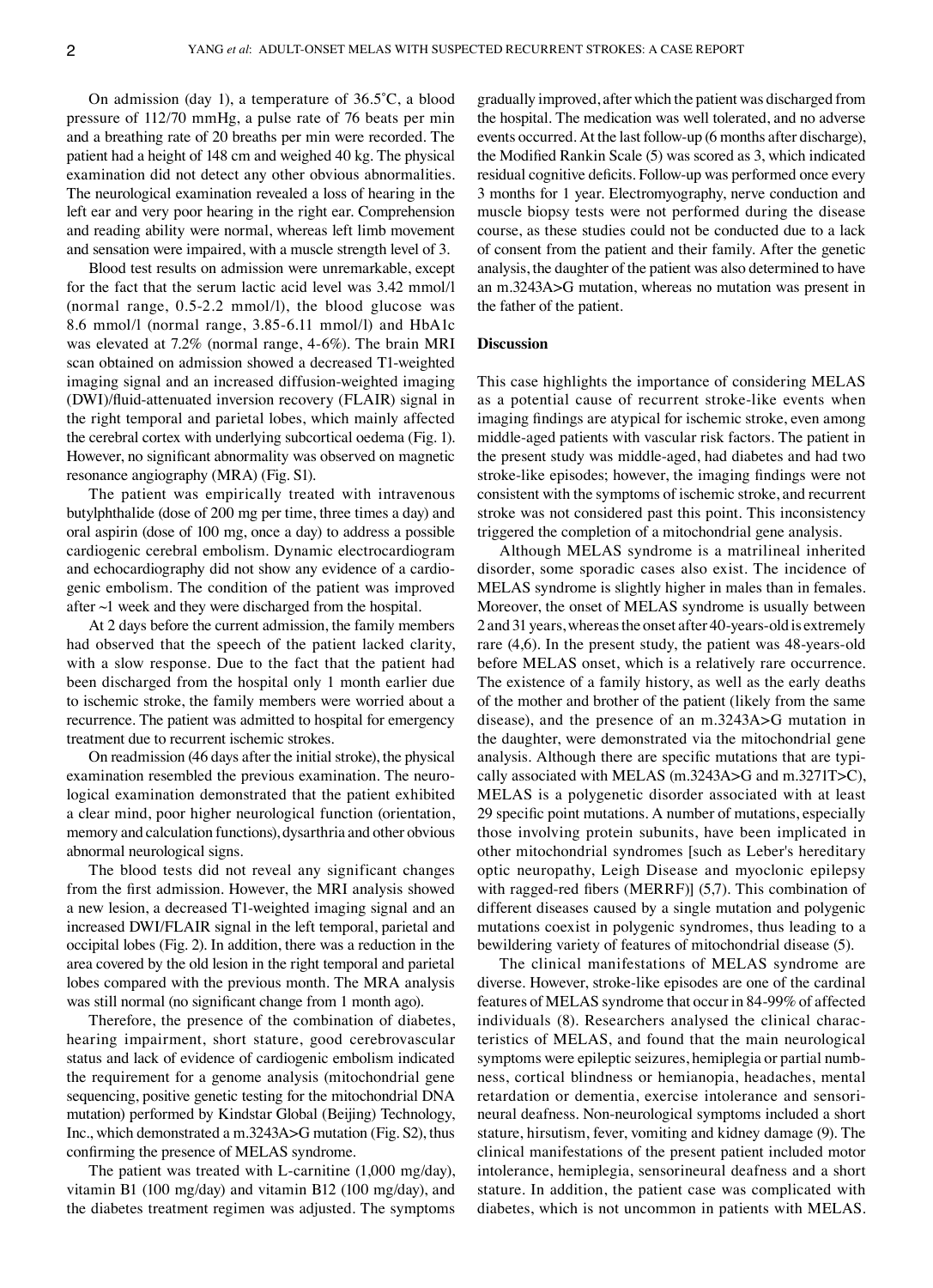

Figure 1. Brain MRI scans obtained after the first stroke-like episodes. Brain MRI scans obtained on the first admission (day 1) showed (A) a decreased T1-weighted imaging signal and increased (B) fluid-attenuated inversion recovery and (C) diffusion-weighted imaging signals in the right temporal and parietal lobes, which mainly affected the cerebral cortex with underlying subcortical oedema (arrows). MRI, magnetic resonance imaging.

This is due to the fact that the m.3243A>G mutation can not only cause neurological and muscular system lesions, but is also one of the most common pathogenic point mutations of mtDNA mutation in diabetes, and diabetes often precedes the neurological symptoms (9). In addition, the present patient had cardiomyopathy, and an m.3243A>G mutation is also a cause of cardiomyopathy. In total, >30% of MELAS patients have heart conditions (10). Thus, the clinical manifestations of MELAS are often diverse and are often misdiagnosed.

The preliminary screening of MELAS usually requires a neuroimaging examination and laboratory biochemical tests. Pathological biopsy is an important diagnostic tool, whereas genetic testing is the gold standard for the diagnosis of MELAS (11,12). Furthermore, lactic acid levels in the blood and cerebrospinal fluid are often analysed during biochemical tests, as mitochondrial dysfunction in patients with MELAS syndrome results in enhanced anaerobic fermentation and increased lactic acid production. The present case analysis revealed that the patient had increased lactic acid levels. However, a variety of factors, such as exercise, hypoxia and improper sample collection and storage, can affect the blood lactic acid level, which can lead to an increase in the lactic acid reading and a corresponding incidence of false-positives.

Although lactic acid and pyruvate minimum exercise tests are often used in clinical practice to understand mitochondrial function, there is still no test standard. Other diseases with mitochondrial involvement may also have similar positive results, thus leading to false‑positive results. It has been indicated that the lactate/pyruvate ratio is meaningful only when the lactic acid level is elevated to a certain level (>2.5 mmol/l) (12).

The characteristic neuroimaging areas involved in MELAS do not conform to the classical vascular distribution and are asymmetric; they mainly involve the temporal, parietal and occipital lobes. Furthermore, they are limited to the cortical areas or involve subcortical white matter and can migrate, fluctuate or even disappear over time (13). Acute cranial MRI shows a decreased T1 signal and increased T2, FLAIR, and DWI signals in cerebral cortical and/or subcortical white matter lesions, whereas the corresponding ADC shows equal or decreased signals (14). In the present patient, brain MRI showed a large lesion in the right temporal and parietal lobes at first onset (Fig. 1). However, the second brain MRI showed a large area of fresh lesions in the left temporal, parietal and occipital lobes 1 month later, and the old lesion on the right side was smaller than before (Fig. 2). These lesion fluctuations at different times were also consistent with the imaging characteristics of MELAS.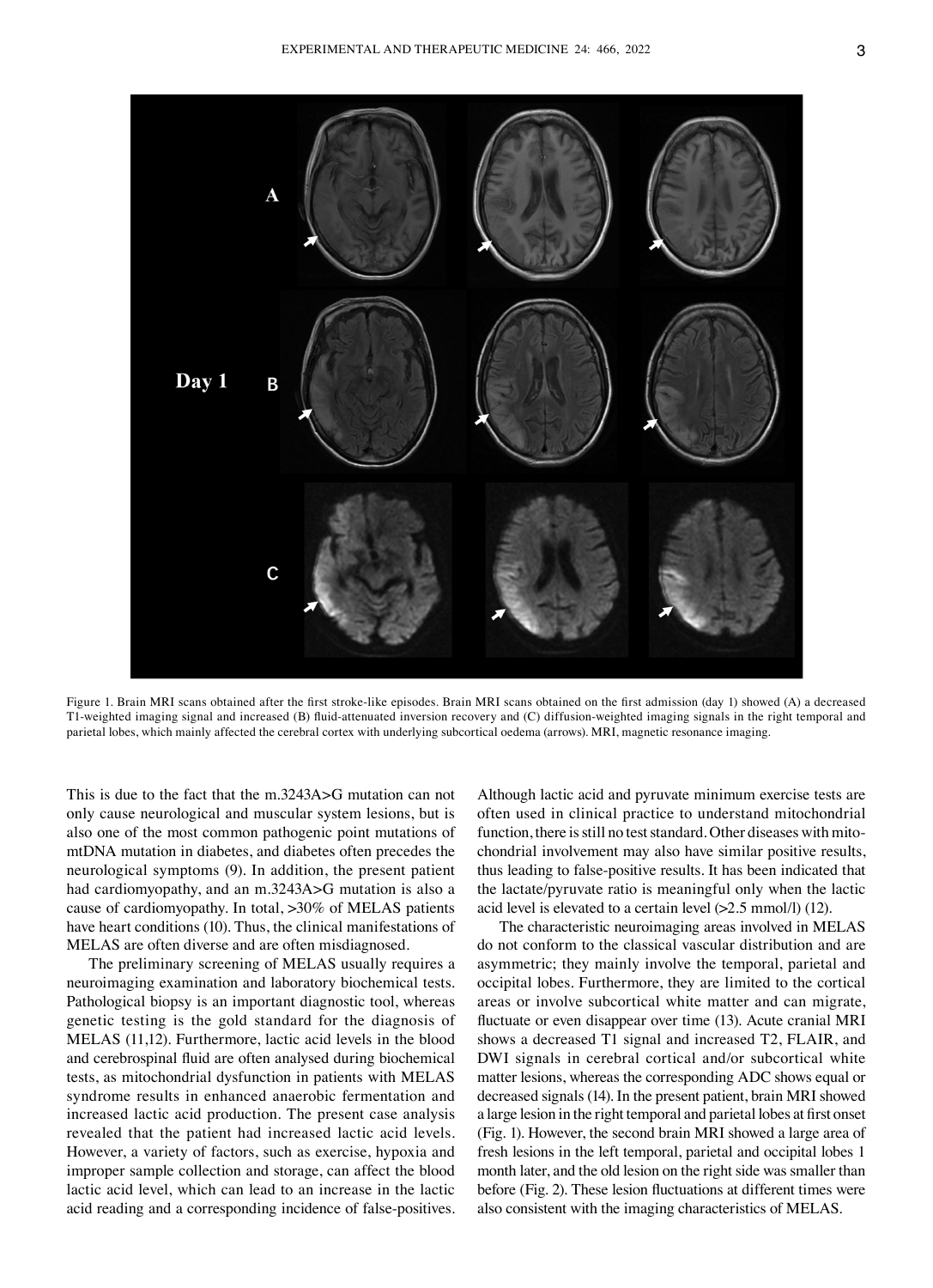

Figure 2. Brain MRI scans obtained after the second stroke-like episodes. Brain MRI scans obtained on the second admission (day 46) showed (A) a decreased T1-weighted imaging signal and increased (B) fluid-attenuated inversion recovery and (C) diffusion-weighted imaging signals in the left temporal, parietal and occipital lobes (arrows). MRI, magnetic resonance imaging.

Muscle pathological biopsy is an important basis for the diagnosis of patients with suspected MELAS. Gomori staining of frozen sections of muscle biopsy shows ragged-red fibres (RRF) and a number of degenerated mitochondria. Furthermore, glycogen staining also shows an accumulation of fat and glycogen. The positive staining of the vascular wall of the muscle tissue with subrinic acid dehydrogenase and the crystalloid inclusion bodies under an electron microscope are helpful in the diagnosis of MELAS (15). However, these pathological manifestations are not solely present in MELAS, but can also appear in MERRF and Kearns‑Sayre syndrome, especially in early childhood. In addition, due to the fact that it is an invasive examination, the acceptance rate is low. The patient and the family in the present case study were not willing to approve a muscle biopsy. Nonetheless, muscle biopsy is useful in cases where there are no mutation bases or during the investigation of other mitochondrial disorders.

Mitochondrial DNA analysis is a diagnostic assay of decisive significance, and urine‑derived DNA testing is now available in clinical practice, which is replacing the use of muscle-derived DNA, due to the fact that the critical test in investigating mitochondrial disorders is to establish the genetic mutation, rather than necessarily demonstrating muscle pathology (15). Currently, the detection of gene mutation sites is the gold standard for the diagnosis of MELAS syndrome. Although the most common cause of MELAS is m.3243A>G mutation, MELAS can also be caused by a variety of other mtDNA and nuclear gene mutations. In recent years, nearly 20 types of MELAS-related mtDNA point mutations have been found, including m.3243A>G, m.3252A>G, m.3291T>C, m.3271T>C, m.3995A>G and m.3959G>A. Approximately 80% of patients with MELAS syndrome have the m.3243A>G mutation of the mtDNA tRNA leucine gene site (16). Similar to these results, the patient and daughter in the present study also had the same point mutation.

To date, there is no specific treatment for MELAS syndrome, and symptomatic treatment is often applied in clinical practice. Diet changes can reduce the production of endogenous toxic metabolites. Specifically, a high-protein, high-carbohydrate and low‑fat diet compensates for impaired gluconeogenesis and reduces fat breakdown. Valproic acid should be avoided in the treatment of seizures due to its deleterious effects on mitochondrial function. Moreover, metformin should be avoided in individuals with MELAS syndrome due to its propensity to cause lactic acidosis (16,17). The current patient had diabetes but was fortunate to have been treated with acarbose. In addition, ATP,